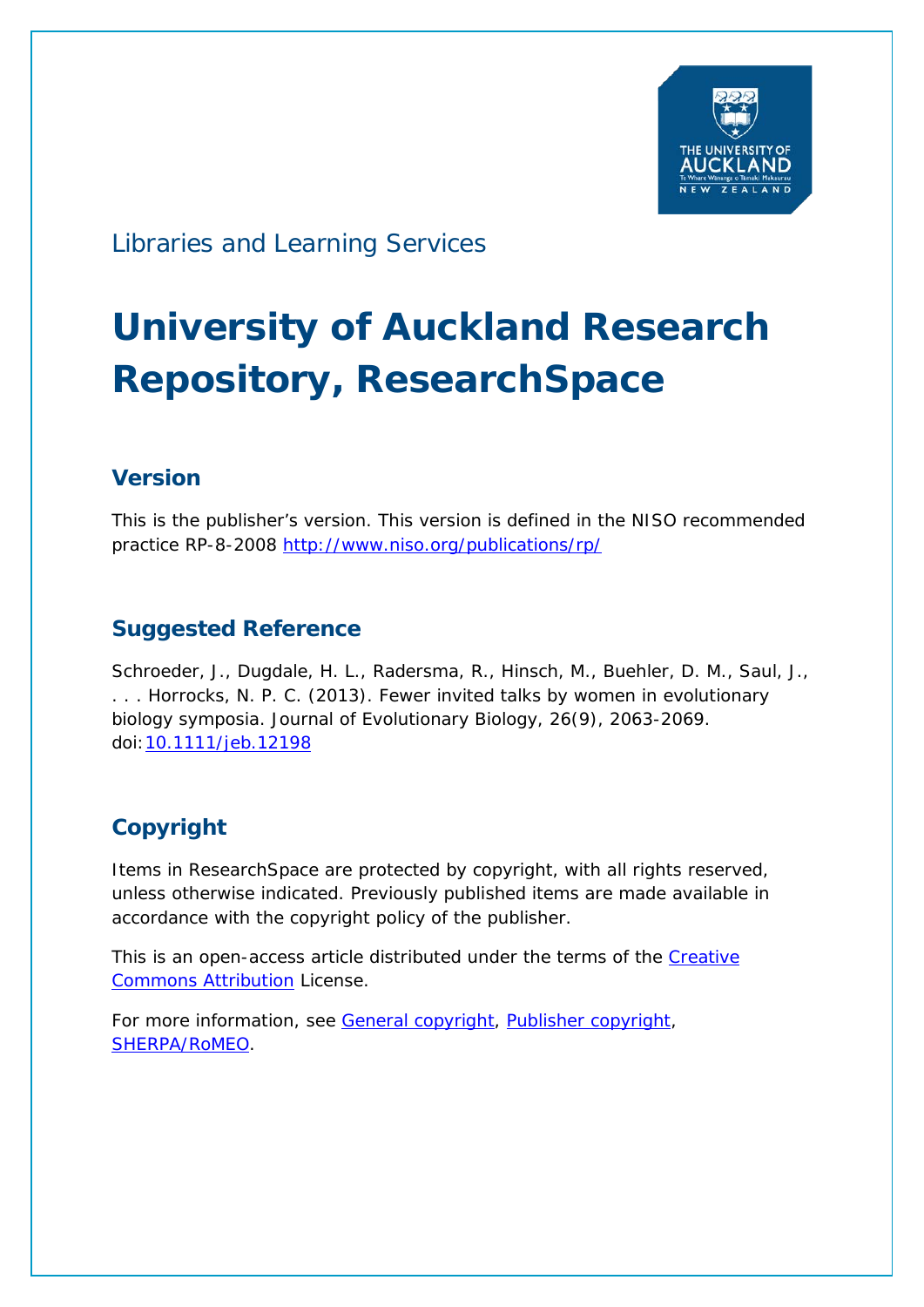### Fewer invited talks by women in evolutionary biology symposia

J. SCHROEDER<sup>1,2\*</sup>, H. L. DUGDALE<sup>1,3,4\*</sup>, R. RADERSMA<sup>5</sup>, M. HINSCH<sup>2,3,4</sup> D. M. BUEHLER<sup>6,7</sup>, J. SAUL<sup>8</sup>, L. PORTER<sup>8</sup>, A. LIKER<sup>1,9</sup>, I. DE CAUWER<sup>1,10</sup>, P. J. JOHNSON<sup>11</sup>, A. W. SANTURE<sup>1</sup>, A. S. GRIFFIN<sup>12</sup>, E. BOLUND<sup>1</sup>, L. ROSS<sup>12</sup>, T. J. WEBB<sup>1</sup>, P. G. D. FEULNER<sup>13</sup>, I. WINNEY<sup>1</sup>, M. SZULKIN<sup>12,14</sup>, J. KOMDEUR<sup>3</sup>, M. A. VERSTEEGH<sup>15</sup>, C. K. HEMELRIJK<sup>3</sup>, E. I. SVENSSON<sup>16</sup>, H. EDWARDS<sup>1</sup>, M. KARLSSON<sup>17</sup>, S. A. WEST<sup>12</sup>, E. L. B. BARRETT<sup>18</sup>, D. S. RICHARDSON<sup>18</sup>, V. VAN DEN BRINK<sup>19</sup>, J. H. WIMPENNY<sup>1</sup>, S. A. ELLWOOD<sup>11</sup>, M. REES<sup>1</sup>, K. D. MATSON<sup>15</sup>, A. CHARMANTIER<sup>14</sup>, N. DOS REMEDIOS<sup>1,20</sup>, N. A. SCHNEIDER<sup>21</sup>, C. TEPLITSKY<sup>22</sup>, W. F. LAURANCE<sup>23</sup>, R. K. BUTLIN<sup>1</sup> & N. P. C. HORROCKS<sup>15,24</sup>

<sup>1</sup> Department of Animal and Plant Sciences, University of Sheffield, Sheffield, UK; <sup>2</sup> Evolutionary Biology, Max Planck Institute for Ornithology, Seewiesen, Germany, <sup>3</sup> Behavioural Ecology and Self-Organization, University of Groningen, Groningen, The Netherlands; <sup>4</sup>Theoretical Biology, University of Groningen, Groningen, The Netherlands; <sup>5</sup>Department of Zoology, Edward Grey Institute, University of Oxford, Oxford, UK; <sup>6</sup>Department of Ecology and Evolutionary Biology, University o*f* Toronto, Toronto, ON, Canada; <sup>7</sup> Department of Natural History, Royal Ontario Museum, Toronto, ON, Canada; <sup>8</sup> Department of Philosophy, University of Sheffield, Sheffield, UK; <sup>9</sup>Department of Limnology, University of Pannonia, Veszprém, Hungary; <sup>10</sup>Laboratoire de Génétique et Evolution des Populations Végétales, UMR CNRS 8198, Lille, France; <sup>11</sup>Department of Zoology, Wildlife Conservation Research Unit, University of Oxford, Oxford, UK; <sup>12</sup>Department of Zoology, University of Oxford, Oxford, UK; <sup>13</sup>Evolutionary Ecology, Max-Planck Institute for Evolutionary Biology, Ploen, Germany; <sup>14</sup>Centre d'Ecologie Fonctionnelle et Evolutive, UMR 5175 Campus CNRS, Montpellier, France; <sup>15</sup>Animal Ecology, University of Groningen, Groningen, The Netherlands; <sup>16</sup>Department of Biology, Evolutionary Ecology Unit, Lund University, Lund, Sweden; <sup>17</sup>Department of Biology, MEMEG, Lund University, Lund, Sweden; <sup>18</sup>School of Biological Sciences, University of East Anglia, Norwich, UK; <sup>19</sup>Department of Ecology and Evolution, University of Lausanne; <sup>20</sup>Department of Biology and Biochemistry, University of Bath, Bath, DK; <sup>21</sup>Department of Ecology, Swedish University of Agricultural Sciences, Uppsala, Sweden; <sup>22</sup>CERSP, UMR 7204 CNRS / MNHN /UPMC, Paris, France; <sup>23</sup>School of Marine and Tropical Biology, James Cook University, Cairns, QLD 4878, Australia; <sup>24</sup>Department of Zoology, University of Cambridge, Cambridge, UK

#### Keywords:

career ladder progression; conference presenters; discrimination; evolutionary biology; gender difference; implicit bias; invited speakers; leaky pipeline; scientific visibility; sex ratios.

#### Abstract

Lower visibility of female scientists, compared to male scientists, is a potential reason for the under-representation of women among senior academic ranks. Visibility in the scientific community stems partly from presenting research as an invited speaker at organized meetings. We analysed the sex ratio of presenters at the European Society for Evolutionary Biology (ESEB) Congress 2011, where all abstract submissions were accepted for presentation. Women were under-represented among invited speakers at symposia (15% women) compared to all presenters (46%), regular oral presenters (41%) and plenary speakers (25%). At the ESEB congresses in 2001–2011, 9–23% of invited speakers were women. This under-representation of women is partly attributable to a larger proportion of women, than men, declining invitations: in 2011, 50% of women declined an invitation to speak compared to 26% of men. We expect invited speakers to be scientists from top ranked institutions or authors of recent papers in high-impact journals. Considering all invited speakers (including declined invitations), 23% were women. This was lower than the baseline sex ratios of early-mid career stage scientists, but was similar to senior scientists and authors that have published in high-impact journals. High-quality science by women therefore has low exposure at international meetings, which will constrain Evolutionary Biology from reaching its full potential. We wish to highlight the wider implications of turning down invitations to speak, and encourage conference organizers to implement steps to increase acceptance rates of invited talks.

Correspondence: Hannah L. Dugdale, Department of Animal and Plant Sciences, University of Sheffield, Western Bank, Sheffield, S10 2TN, UK. Tel.: +44 114 222 4707; fax: +44 114 222 0002; e-mail: h.dugdale@sheffield.ac.uk \*Equal authorship.

ª 2013 THE AUTHORS. J. EVOL. BIOL. 2 6 (2013) 2063–2069

JOURNAL OF EVOLUTIONARY BIOLOGY PUBLISHED BY JOHN WILEY & SONS L TD ON BEHALF OF EUROPEAN SOCIETY FOR EVOLUTIONARY BIOLOGY. 2063 THIS IS AN OPEN ACCESS ARTICLE UNDER THE TERMS OF THE CREATIVE COMMONS ATTRIBUTION LICENSE, WHICH PERMITS USE, DISTRIBUTION AND REPRODUCTION IN ANY MEDIUM, PROVIDED THE ORIGINAL WORK IS PROPERLY CITED.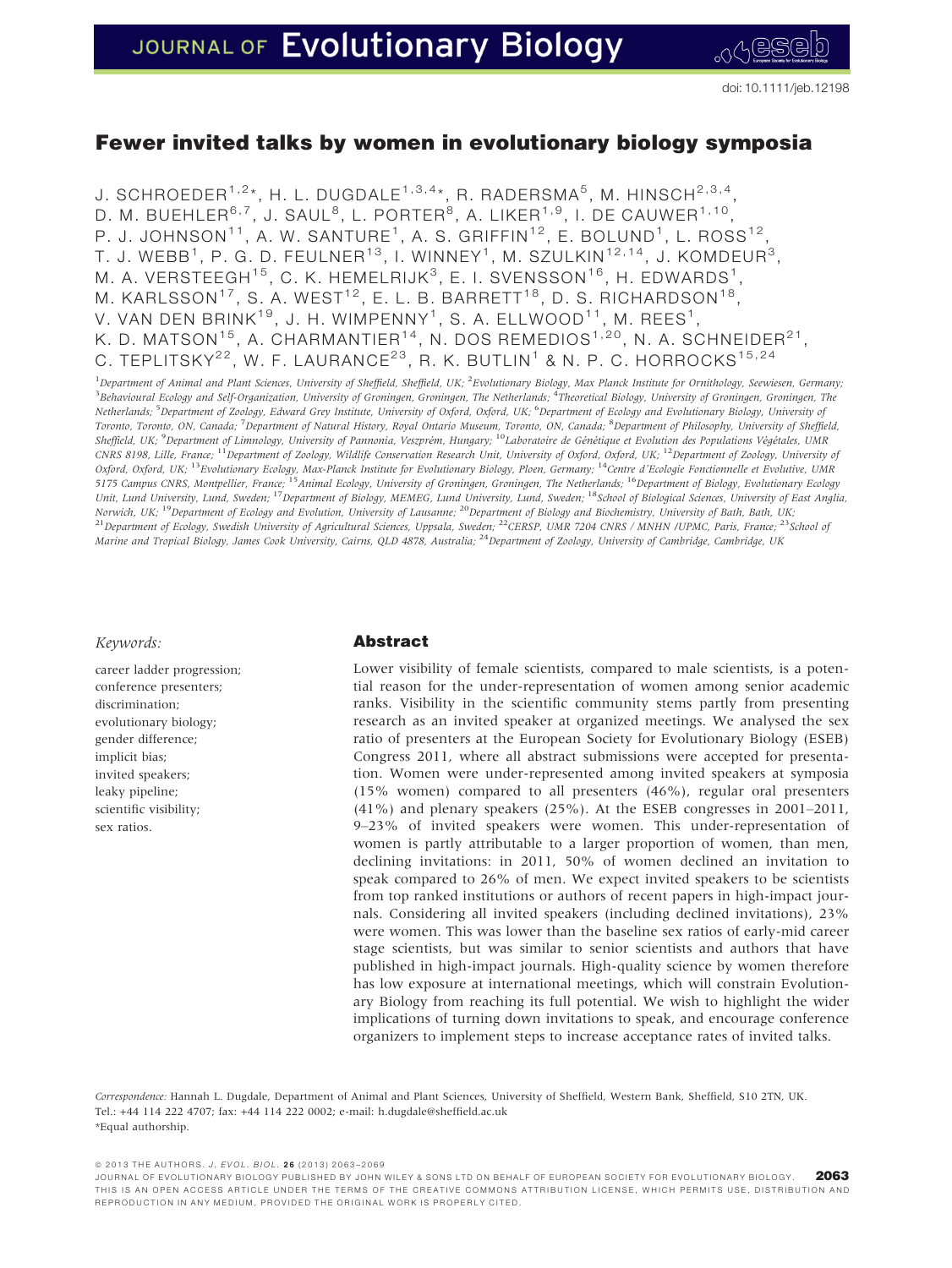#### Introduction

In the sciences, there are fewer women than men at graduate level and even fewer among senior academic positions (European Commission, 2011). In 2006, 36% of EU PhD graduates in Science and Engineering were women, reducing slightly to 33% among post-doctoral researchers (Grade C), then falling dramatically to 11% of the senior academic ranks (Grade A; European Commission, 2011; figure II.3.13). The 'leaky pipeline' is often used as a metaphor for the loss of women transgressing to more senior positions in scientific academia, and the synthesis of empirical evidence is important to understand the causes underlying the leak (COSEPUP, 2007; European Commission, 2011; Dugdale et al., 2011).

Reaching a senior academic position requires academic success. An important and widely used metric of academic success is the production of many widely-cited publications, but academics can also raise their profiles by giving invited seminars and networking at universities and international conferences (van den Brink, 2011). Assuming the work is well presented, exciting and scientifically sound, these activities positively increase the profile or visibility of a researcher. This can induce a self-reinforcing feedback loop: increased visibility signals quality (i.e. Damschen et al., 2005), and researchers with increased visibility are expected to be more likely to be invited back as a guest or plenary speaker, which further enhances visibility. If the first step to gaining visibility is impeded, the positive feedback loop will not occur or will be less effective.

We hypothesize that because the scientific achievements of women may be less visible than the achievements of men (Thelwall et al., 2006; Fernandez et al., 2009), female scientists may be overlooked more often for invitations to talk. If this is true, we expect the sex ratio of invited speakers to be biased towards males, even after accounting for career stage and the population sex ratio of the research field. The sex ratio of speakers at a symposium can also depend on the genders of the symposium organizers, with fewer women speaking in male-only organized symposia (Isbell et al., 2012). We therefore expect that symposia organized only by men will have fewer female invited speakers than symposia that have at least one female organizer.

To test these two hypotheses, we analysed data on invited speakers from six biannual congresses of the European Society for Evolutionary Biology (ESEB; 2001–2011), and in a more detailed case study, all contributions of the last ESEB congress in 2011 in Tübingen, Germany, which accepted all abstract submissions. In 2011, submissions that were not accepted as a conventional contribution were accepted in the form of an essence poster, a smaller version of a normal poster. We tested for gender differences between all presenters, and for each presentation category. It is also necessary

to compare these sex ratios to baseline sex ratios of populations of researchers in the tested career stages, since sex ratios differ between career stages (European Commission, 2011). Detected gender differences may also be related to methods of speaker selection. For example, speaker selection may be associated with reputation, which is often measured by citation metrics that can also be affected by gender (Symonds et al., 2006). One may therefore argue that sex ratios may differ between a group of top quality scientists that merit invitation and all others. We therefore compared the sex ratios of invited speakers with the sex ratios of baseline populations of scientists who merit invitations to speak, through demonstration of their excellence in science.

Our motivation for this research was to detect gender differences that could lead to a disproportionate visibility of men vs. women in Evolutionary Biology, while controlling for career stage and presumed research quality. It is of course unfair to highlight one particular scientific society, and we wish to point out that we could have selected other societies. For example, gender differences have been noted in Ecology (Holt & Webb, 2007) and in Primatology (Isbell et al., 2012) meetings. Our intention is not to apportion blame, nor to judge any person or group of persons involved in the selection procedure. Quite the opposite: we want to draw attention to the processes that may cause the scientific community to miss out on a substantial proportion of high-quality science, which in turn may slow progress in Evolutionary Biology.

#### Materials and methods

#### Data selection

At the 13th ESEB congress, all 1023 abstract submissions for talks and posters were accepted thanks to the introduction of essence posters (a smaller version of a regular poster, www.eseb2011.de, accessed November 2011). According to the ESEB website, the congress had 337 slots for talks, which included slots for 8 plenary and 66 specifically invited speakers that carry a higher prestige status. Each symposium was allocated a number of talk slots according to the proportion of submissions they received; hence, acceptance rates for submitted talks (roughly 20–30%; www.eseb2011.de) were independent of a symposium's topic. Additionally, approximately 500 submissions were accepted as a regular poster, and the remaining contributors were offered essence posters.

The congress programme detailed 1022 contributions, of which 73 were invited (8 plenary speakers and 65 invited speakers) and 949 were applied for (276 regular speakers, 479 regular posters and 194 essence posters). We determined the gender of the first author through meeting them in person, or by their first name given in the list of participants in the congress guides. From here on, when we write 'presenter' or 'speaker', we refer to

© 2013 THE AUTHORS. J. EVOL. BIOL. 26 (2013) 2063-2069

JOURNAL OF EVOLUTIONARY BIOLOGY PUBLISHED BY JOHN WILEY & SONS LTD ON BEHALF OF EUROPEAN SOCIETY FOR EVOLUTIONARY BIOLOGY.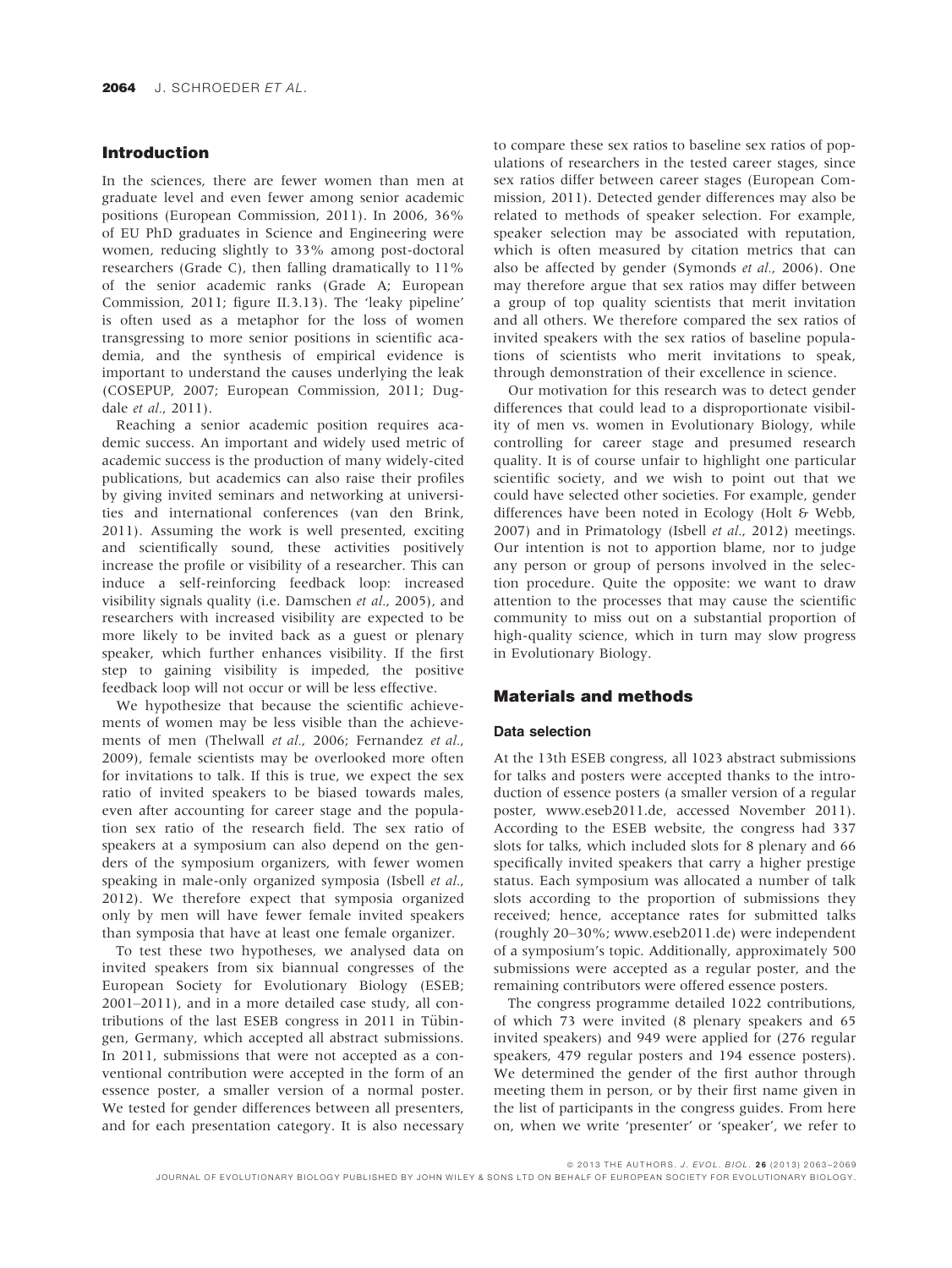We contacted all symposia organizers to request the number and gender of all of the speakers that they invited and of those that declined their invitation. We also present the sex ratios of the invited and plenary speakers deduced from the congress guides for the ESEB congresses in 2001, 2003, 2005, 2007 and 2009.

Further methodological details are provided in the Supplementary Methods S1.

#### Baseline populations

Sex ratios change with career stage; thus, sex ratios of invited speakers need to be compared to sex ratios of the baseline population of scientists at a given career stage (essentially the pool of scientists that could be invited to speak). Ideally, our analyses would take the age and seniority of invited speakers into account. Since the qualities that define scientists who merit invitations to speak at an international conference are debatable, we provide several metrics for comparison. As a first metric, we suggest that invited speakers could be leaders in their field, so we compared the sex ratio of invited speakers with the faculty sex ratios from the Evolutionary Biology departments at the world top-10 universities for the Life Sciences (Times Higher Education University Ranking 2010–2011http://www.timeshi ghereducation.co.uk/world-university-rankings/2010-2011/ life-sciences.html, accessed May 2012). Our decision to choose only the top-10 universities was somewhat arbitrary. An analysis of only the top-10 European universities led to similar conclusions (see Supplementary Methods S1). We determined the sex ratio for the following three career stages: (1) Professors, Readers and Full Professors (henceforth: 'Professors'), (2) Associate Professors, Senior Lecturers and Lecturers ('Lecturers') and (3) Assistant Professors and Fellows ('Fellows').

Another reason a speaker might be selected as an invited speaker is that he or she has made an important research discovery. We therefore used the search engines of the two highest-impact journals to calculate the sex ratios of first and last authors of primary research articles in these top-tier journals, Nature and Science. Finally, for comparison, we also present the overall sex ratios of faculty in biosciences in the UK, and the sex ratio of faculty in science and engineering across the EU (HESA, 2012).

The statistical methods are detailed in the Supplementary Methods S1.

#### Results

Women accounted for 46% of all presenters (including all oral and all poster categories) at ESEB 2011; however, within symposia, the percentage of female presenters varied from 0–71% (Fig. 1). A lower percentage of women presented talks than posters  $(\chi_1^2 = 53.43, P < 0.001;$  Fig. 2); women presented 54% of all essence posters, 50% of all regular posters, 41% of regular talks (where the submitted abstracts were peer selected), 15% of invited talks (excluding plenary speakers) and 25% of plenary talks (Fig. 2).

The sex ratio of the plenary speakers (6 men and 2 women) did not differ significantly from the sex ratio of all other oral presenters (odds ratio: 0.40, 95% confidence interval [95CI]:  $0.04 - 2.24$ ,  $P = 0.30$ ), or from the sex ratio of all regular speakers (odds ratio: 0.47, 95CI:  $0.05 - 2.72$ ,  $P = 0.48$ ). The sex ratio of invited speakers was biased towards males compared to all other presenters (Fig. 1,  $\chi_1^2 = 27.20$ ,  $P < 0.001$ ) and compared to all regular speakers ( $\chi_1^2 = 18.01$ ,  $P \leq 0.001$ ).

Although 23% of all initially invited speakers (including those that declined) were women, only 15% of the realized invited speakers were women. This reduction was because 50% of invited women declined talks compared to 26% of invited men  $(\chi_1^2 = 7.31,$  $P = 0.007$ .

Only 10 of the 30 symposia organizing committees contained women, and only 18% of symposia organizers were women (53 male, 12 female). This differed from the sex ratio of all presenters ( $\chi_1^2 = 21.95$ ,  $P \le 0.001$ ) and of regular speakers ( $\chi_1^2 = 23.24$ ,  $P < 0.001$ ). There was no association between the presence or absence of female organizers and the respective sex ratio of their invited speakers (estimate  $\pm$  SE = -0.65  $\pm$  1.21;  $z_{1,28}$  = -0.54,  $P = 0.59$ ), contrasting with the findings of Isbell et al. (2012).

At past ESEB congresses (2001–2011), the sex ratios of realized invited speakers varied between 9% and 23% (Fig. 3). The sex ratios of plenary speakers varied from 14% to 57% (Fig. 3). The faculty sex ratio at the top-10 universities in the Life Sciences was: (1) Professors:  $22\% \pm 1.7\%$  SE (range:  $15-32\%$ ), (2) Lecturers:  $39\% \pm 8.3\%$  SE (range: 0–100%); and (3) Fellows: 36% - 7.3% SE (range: 0–86%). On average, in the top-tier journals 29% of first authors and 16% of last authors of evolutionary research articles were women.

Randomizations showed that the sex ratio of realized invited speakers (15% women) was lower than baseline populations of early–mid career stage scientists (including first authors in top-tier journals), but similar to senior scientists (Professor and last authors in top-tier journals; (Fig. 4)). However, the 23% of initially invited speakers who were women (and of whom a larger proportion of women than men declined to speak) was lower than baseline populations of early–mid career stage scientists (Lecturers & Fellows) but did not differ from Professors or authors in top-tier journals (Fig. 4). Testing just against the faculty baselines, the 18% of symposium organizers that were women was lower than Fellows and Lecturers but not Professors (Fig. 4). The

ª 2013 THE AUTHORS. J. EVOL. BIOL. 2 6 (2013) 2063–2069

JOURNAL OF EVOLUTIONARY BIOLOGY PUBLISHED BY JOHN WILEY & SONS L TD ON BEHALF OF EUROPEAN SOCIETY FOR EVOLUTIONARY BIOLOGY.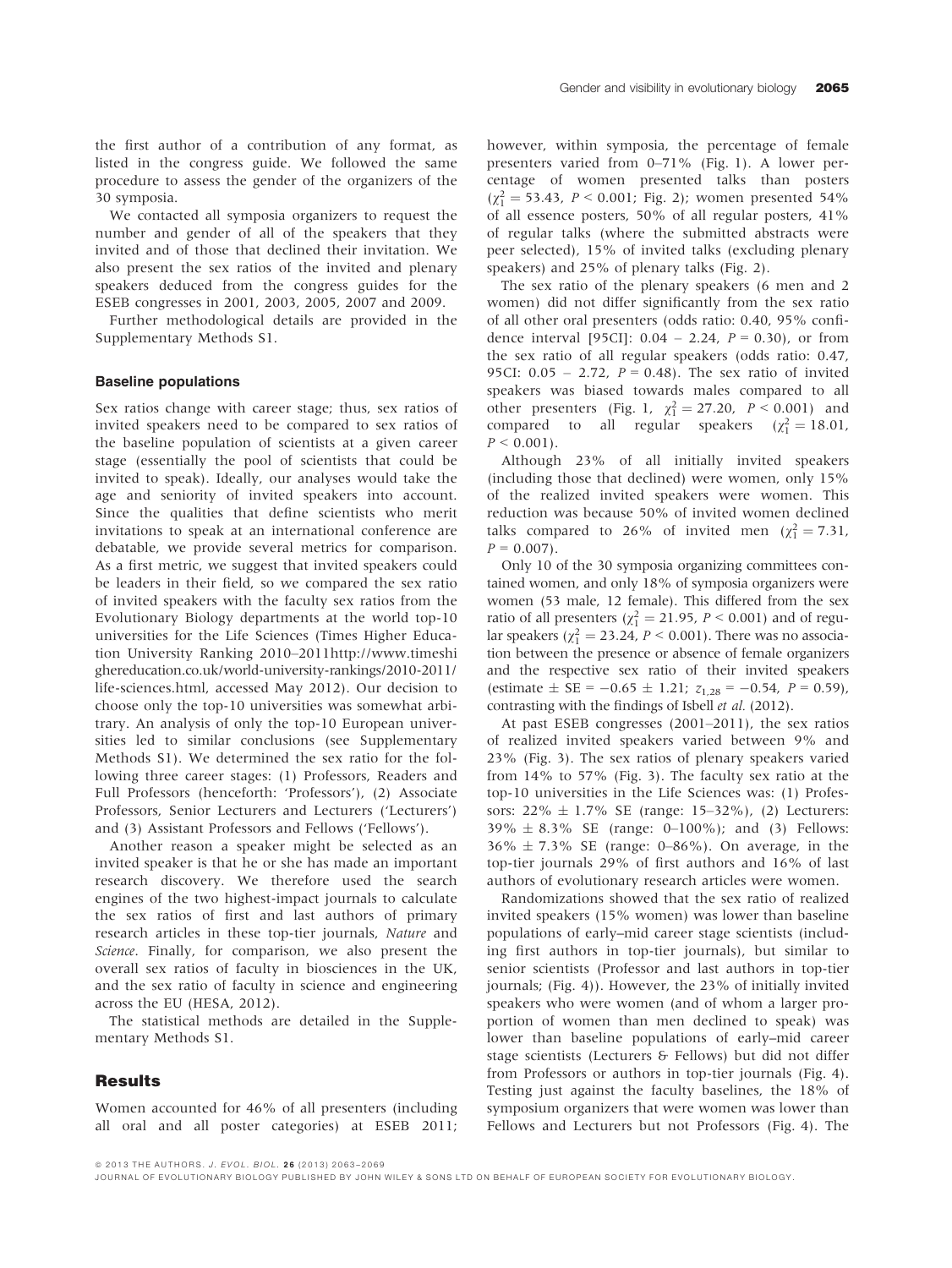

Fig. 1 The percentage of presenters that were women, per symposium, at the ESEB 2011 congress (ordered by sex ratio; percentage women). The dashed line represents the sex ratio among all presenters at ESEB 2011 (46%). Bullets represent the sex ratio among all presenters in each symposium at ESEB 2011, including: essence posters, regular posters, regular talks and invited talks (per 31 symposia, ordered by sex ratio). Crosses represent the sex ratio among invited speakers at ESEB 2011 (per 30 symposia).



Fig. 2 Sex ratios (percentage women) of the five formats of presentations at ESEB 2011. The dashed line shows the 46% sex ratio of all presenters. Solid lines indicate category affiliation.

career stages of the ESEB 2011 invited speakers at the time of invitation (2010) were 46% Professors, 33% Lecturers and 20% Fellows. According to our baseline sex ratios, we would therefore expect 20 women among the invited speakers, instead of the 10 observed.

#### **Discussion**

The sex ratio of realized invited speakers at ESEB congresses was male biased, compared to several baseline populations. Previous studies reporting gender biases in academia have not statistically compared their data with baseline populations while considering the effects of career stage or age, which may contribute to the bias. Gender bias however cannot be documented and addressed without knowledge of the sex ratio of the baseline population from which the studied data were drawn and examination of the underlying mechanisms. We show that the sex ratio bias of realized invited speakers was primarily due to fewer men than women declining invitations. We discuss three potential and not mutually exclusive mechanisms leading to fewer women invited speakers: (1) the pool of scientists that could be invited to speak contains fewer women than men, for example due to the 'leaky pipeline'; (2) women turned down invitations more often than men; and (3) there was a bias for selecting men as invited speakers.

(1) Potentially, there are fewer women, than men, that could be invited to speak. In the face of strong sex ratio differences in many science and engineering fields (e.g. Smyth & McArdle, 2004), it is encouraging that the overall sex ratio of scientists presenting their work at the 2011 ESEB congress was nearly equal. Moreover, there was no strong deviation from this overall sex ratio compared to presenters of both poster categories and regular talks. However, invited talks were strongly male biased, contrasting with most of our baseline populations.

These figures of sex ratios among faculty are comparable to faculty in the UK Biosciences in 2010–2011, where women made up 46% of Lecturers or Junior Fellows, 32% of Senior Lecturers and Readers and 19% of Professors (HESA, 2012). Additionally, 32% of fellows from the Natural Environment Research Council in the UK, a major funding agency for research in Evolutionary Biology, were women (2008–09 to 2010–11; NERC, 2011). While these numbers can only give us a rough estimation of the expected sex ratio of the baseline population of scientists that could be invited to speak, they all have similar or higher sex ratios than the invited speakers at the ESEB congress 2011.

The only group of scientists with similarly few women as the realized invited speakers at ESEB congresses were the last authors in two top-tier publications (16%) and Professors (22%). Our author baselines are conservative given that gender differences may occur in publication rates (Braisher et al., 2005; Symonds et al., 2006). Nevertheless, our comparisons with baseline populations imply that we miss a significant proportion of high-quality Evolutionary Biology research during invited talks, and that this research does not get the visibility in our field that it potentially deserves. This may impact on the careers of female scientists, reducing their visibility (e.g. for promotion),

ª 2013 THE AUTHORS. J. EVOL. BIOL. 2 6 (2013) 2063–2069 JOURNAL OF EVOLUTIONARY BIOLOGY PUBLISHED BY JOHN WILEY & SONS LTD ON BEHALF OF EUROPEAN SOCIETY FOR EVOLUTIONARY BIOLOGY.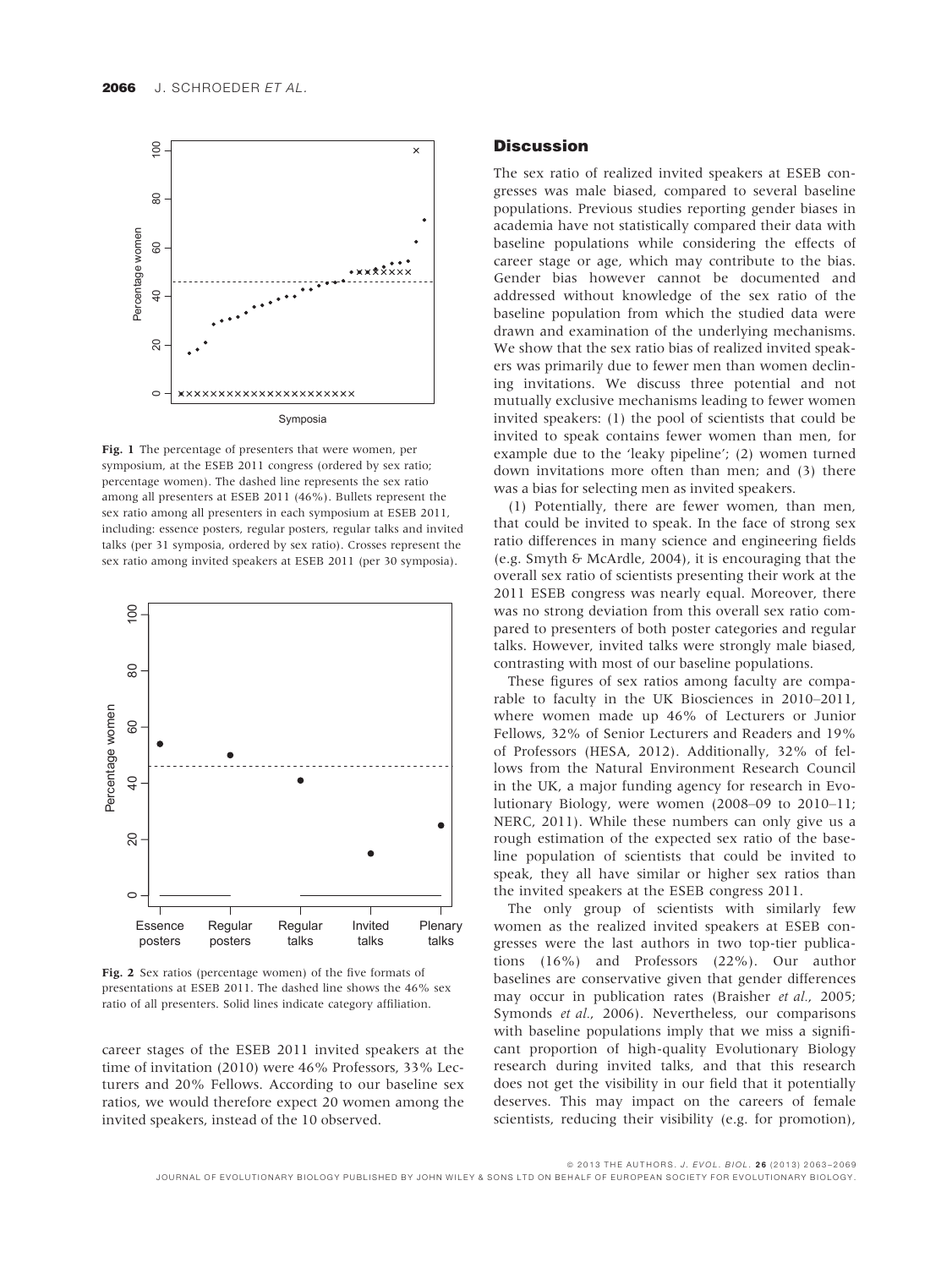

Fig. 3 The percentage of invited speakers that were women, in symposia (black bars) and plenaries (white bars), at ESEB congresses in 2001–2011, in comparison with the percentage of women in baseline populations of first and last authors in top-tier journals (dark grey bars), and faculty members (light grey bars; Fell. = Fellows, Lect. = Lecturers, Prof. = Professors). Horizontal lines under the x-axis indicate the specific category groupings that the bars belong to. The horizontal continuous line in the plot indicates the sex ratio among the realized invited speakers at ESEB 2011, and the dashed line indicates the sex ratio among all initially invited speakers at ESEB 2011, including those who declined to participate.



Fig. 4 The percentage of invited speakers that were women, selected by randomizations from baseline populations of authors in top-tier journals (first and last authors) and faculty members (error bars = 95% confidence intervals). Horizontal lines under the x-axis indicate the specific category groupings that the data points belong to. The horizontal continuous line in the plot indicates the sex ratio among the realized invited speakers at ESEB 2011, the dash-dotted line indicates the sex ratio among symposium organizers at ESEB 2011 and the dashed line indicates the sex ratio among all initially invited speakers at ESEB 2011, including those who declined to participate.

which in turn decreases the number of female role models in Evolutionary Biology.

Preferably, one should correct our analyses for the age or seniority of the invited speakers. This requires a more in-depth analysis, which would be a valuable future avenue of research. Overall, however, it seems unlikely, given our baseline populations, that the sex ratio among potential invitees is much lower than 20%. We therefore do not believe that there were fewer women who were potentially eligible to give invited talks. Rather other factors are contributing to the under-representation of female invited symposia speakers, but not plenary speakers.

(2) We found that a larger proportion of women than men turned down invitations to speak at ESEB 2011. The process of selecting invited speakers was relatively unbiased: 23% of all initially invited speakers were women. This was similar to most of our baseline sex

ª 2013 THE AUTHORS. J. EVOL. BIOL. 2 6 (2013) 2063–2069

JOURNAL OF EVOLUTIONARY BIOLOGY PUBLISHED BY JOHN WILEY & SONS LTD ON BEHALF OF EUROPEAN SOCIETY FOR EVOLUTIONARY BIOLOGY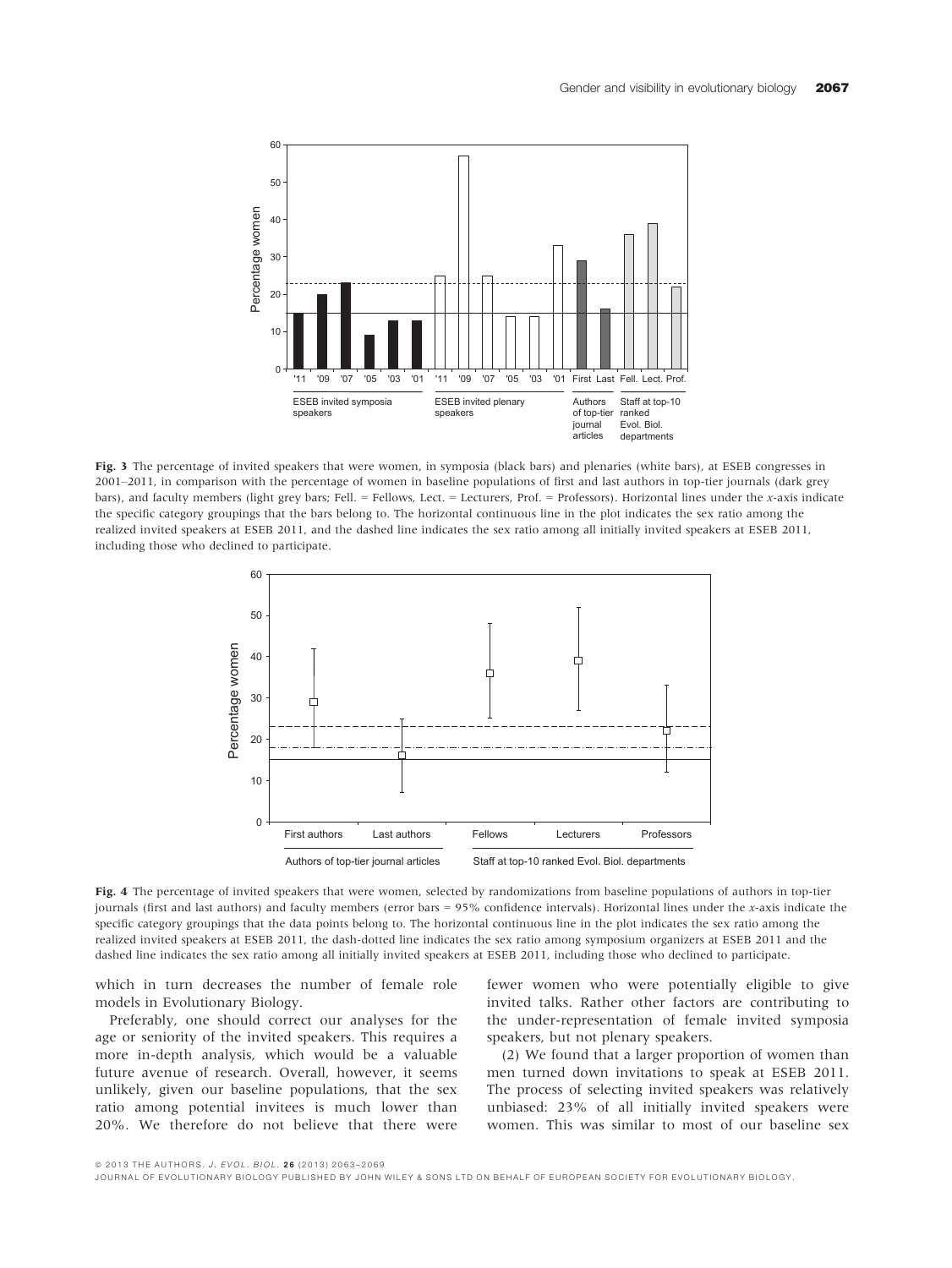ratios, except for Lecturers and Fellows in the top-10 Evolutionary Biology departments, which were significantly higher. This shows that, by our measures, the number of women invited initially to ESEB 2011 was not biased; however, women were more likely to turn down an invitation than men, contributing to the low realized number of invited female speakers. Many reasons may underlie this, for example compared to men, women might find it more difficult to travel to meetings (potentially due to childcare or carer duties, Mason & Goulden, 2004), self-promote less (Moss-Racusin & Rudman, 2010), and have a lower perception of their success (Rammstedt & Rammsayer, 2001; Sieverding, 2003), specifically of their scientific ability (Dugdale et al., 2011; Laurance et al., 2011). While childcare is increasingly available at larger congresses, this was not the case at ESEB 2011. Further research is required to assess whether unavailable or expensive childcare while travelling causes women to reject invitations. Gender differences in grant awards occur (Bornmann et al., 2007); therefore, invited women may have less travel funding than men which may contribute to them declining more often. If the rates of declines by women were an outlier at ESEB 2011, other mechanisms must have been at play to explain the similar low percentage of invited female speakers at the other ESEB congresses. It is interesting to note, though, that the sex ratios among ESEB plenary speakers (Fig. 3) were in all cases higher than the sex ratio of invited speakers.

(3) A third mechanism that could lead to fewer female invited speakers could be implicit bias, a known cause for women being at a disadvantage when climbing the career ladder. Both males and females subconsciously treat and perceive women and men differently, even if they are equally skilled and experienced (Valian, 1999; COSEPUP, 2007). People tend to assign fame more often to men than women (Banaji & Greenwald, 1995; Damschen et al., 2005). Seeing mainly male invited speakers may reinforce an expectation that matches 'invited speaker' with 'male', leading to fewer women being invited (Valian, 1999).

A large body of evidence highlights the existence of implicit bias against women in science (Steinpreis, 1999; Miller & Chamberlin, 2000; Trix & Psenka, 2003; Schmader *et al.*, 2007), and it has been proposed as the underlying cause of the low numbers of women chairing sessions at British Ecological Society meetings (Holt & Webb, 2007). Bias against women in the evaluation of grants appears to have been eliminated in Sweden (Sandström & Hällsten, 2008), but globally, men are more likely to win grants, especially post-doctoral fellowships (Bornmann et al., 2007).

However, it is reassuring that the overall sex ratio of initially invited speakers (23% including those that declined) at ESEB 2011 was comparable to most of the sex ratios of our baseline populations. Additionally, the presence or absence of female organizers within a sym-

posium did not influence the sex ratio of their invited speakers. This suggests that evolutionary biologists do not harbour much implicit bias against female scientists. Still, as the realized sex ratios are distorted, we are exposed to fewer women presenting excellent research, which can generate a feedback loop based on visibility and the perception of a gender-biased impression of high-quality research, independent of merit.

In summary, women were more likely to decline invitations, and this was an important factor explaining the low proportion of women presenting invited talks at ESEB 2011. If this finding can be generalized, then we may be missing a substantial proportion of highquality research. Dissemination of knowledge of the underlying problems is crucial to provide a long-term solution. Therefore, congress and symposia organizers and invitees alike should be aware of the higher decline rate of women, and of the risks of unconscious bias when selecting invited speakers. It is also important to increase awareness among organizers as well as invitees that contributions by an appropriate number of woman scientists are important beyond the research content, as it increases the visibility of female scientists in general. In the long term, higher exposure to more female scientific leaders will help fight implicit bias (Dasgupta & Asgari, 2004; Kang & Banaji, 2006; Asgari et al., 2010; Stout et al., 2011), provide us with a more comprehensive overview of the high-quality research in our field, and help to patch the 'leaky pipeline'.

#### Acknowledgments

We thank the organizers of the symposia of ESEB 2011 for providing data on initially invited and declined speakers. We also thank Cristina Lorenzi for providing information on ESEB 2009. We thank Terry Burke, Ben Sheldon and two anonymous reviewers for helpful insights and discussions. JS was funded by a NERC grant (NE  $/$  F006071  $/$  1) and by the Volkswagen Foundation. HLD was funded by the Netherlands Organisation for Scientific Research (Visitors Travel Grant 040.11.232) and a NERC post-doctoral fellowship (NE/ I021748/1).

#### Authorship statement

JS had the idea for the study. JS and HLD collected the data, analysed the data and wrote the manuscript. The other authors have hatched and given form to this idea when meeting each other at the ESEB 2011, in the pub or in the virtual world, and all have contributed to the discussion and commented on the manuscript.

#### References

Asgari, S., Dasgupta, N. & Cote, N.G. 2010. When does contact with successful ingroup members change self-stereotypes?